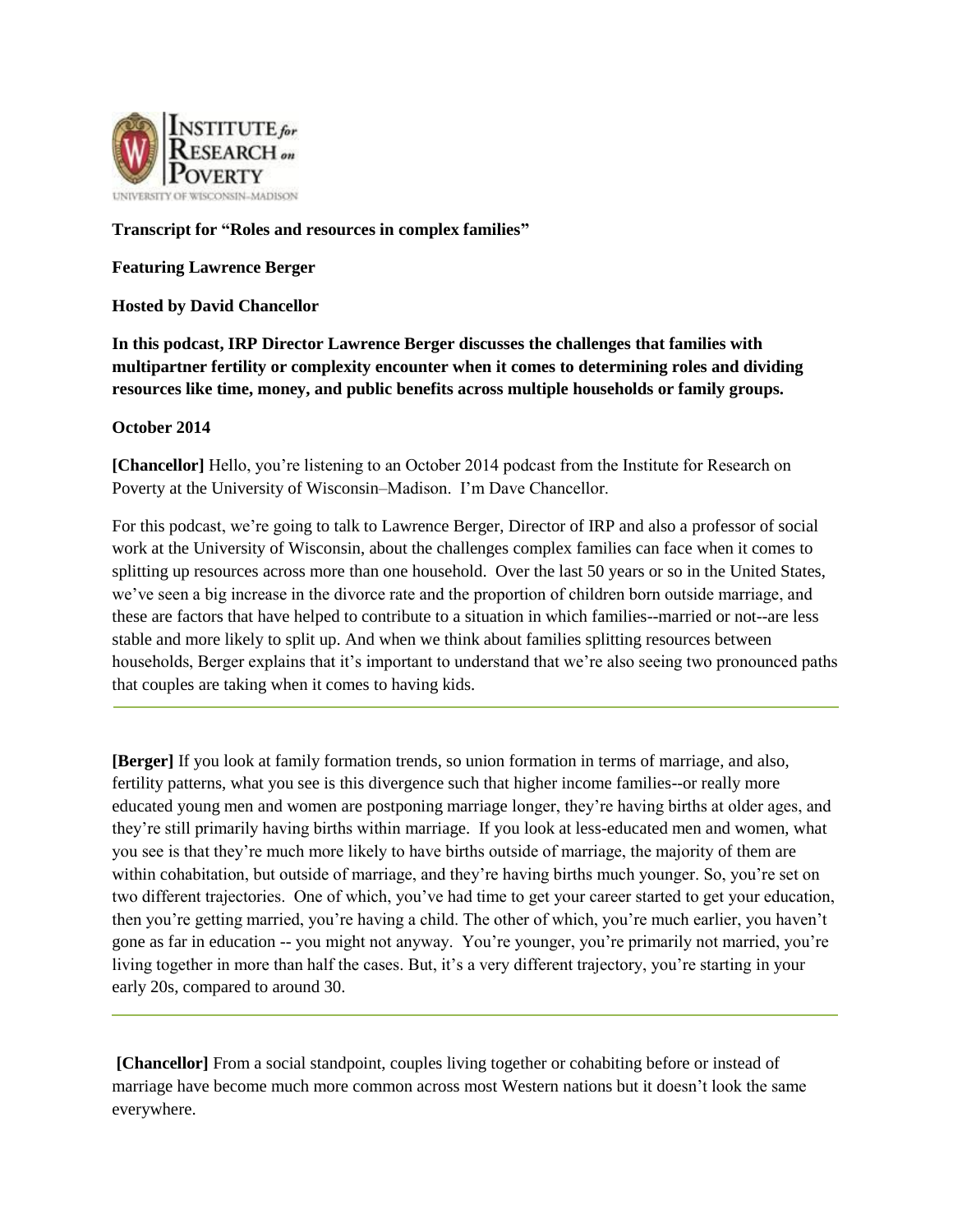**[Berger]** In the U.S., cohabitation does not look at all like marriage. In Europe, cohabitations are often much more stable, people will have their children within cohabitation, have a lifelong relationship within cohabitation. That's just not the case in the United States. So what we end up seeing is people who have a birth within cohabitation are highly likely to break up within the first three to five years of the child's life. This means that these children are, by definition--going to go through one family structure transition. And when people break up, they tend to date again and repartner again. And from a child's perspective, the likelihood that they're going to experience different caregivers, experience a stepparent or a social parent, is much higher.

**[Chancellor]** And so, these transitions create particular challenges for both adults and children to navigate and we can think about a lot of those challenges in terms of how resources are divvied up.

**[Berger]** So first of all, we're talking about less educated families so the implication is that they're going to have less money, fewer resources. They're also more likely to break up so we're now thinking about these nonmarital births, in the context of cohabitation. So now you're talking about establishing two households, but still needing to contribute time and money from, ideally, both parents, to the children. And I think it becomes a much more difficult situation all the way around. So, financially, establishing two households is harder than having one household. And in terms of time, there are higher costs, it's more difficult to arrange time between the parents, between the child, you know, there are transaction costs, you don't come home to the same place, all three of you, or however many of you every night so it becomes a much more difficult situation to arrange, and as parents date, different partners come into play, it might get even more complicated.

**[Chancellor]** What we see here is that as more people are added to the picture, it means their resources and responsibilities get stretched across households and, usually, that's not a good thing. But sometimes there's a positive side to these changes because it can mean more caretakers and more providers for kids.

**[Berger]** If you think about the availability of time and money for children, if you have three caregivers, there's a higher likelihood that you can have access to more time and more money. And in some research I've done with Marcy Carlson, we do find indeed that kids who have a social father get more activity engagement with parents all the way around. And so, by social father, I mean a cohabiting partner of the child's mom or a stepfather so a married partner of the mom. And what you see is that if you add up the amount of activities that the mother, the biological father, and the social father do with the child in the week, that ends up being a greater quantity of activities engaged with the child than if you look at a biological mom and dad family. At the same time, what we see there is that's primarily driven by the effect that -- at least in the data we look at, which is relatively disadvantaged families -- is that the social fathers are as engaged with the child and in many measures more so than the biological fathers. We also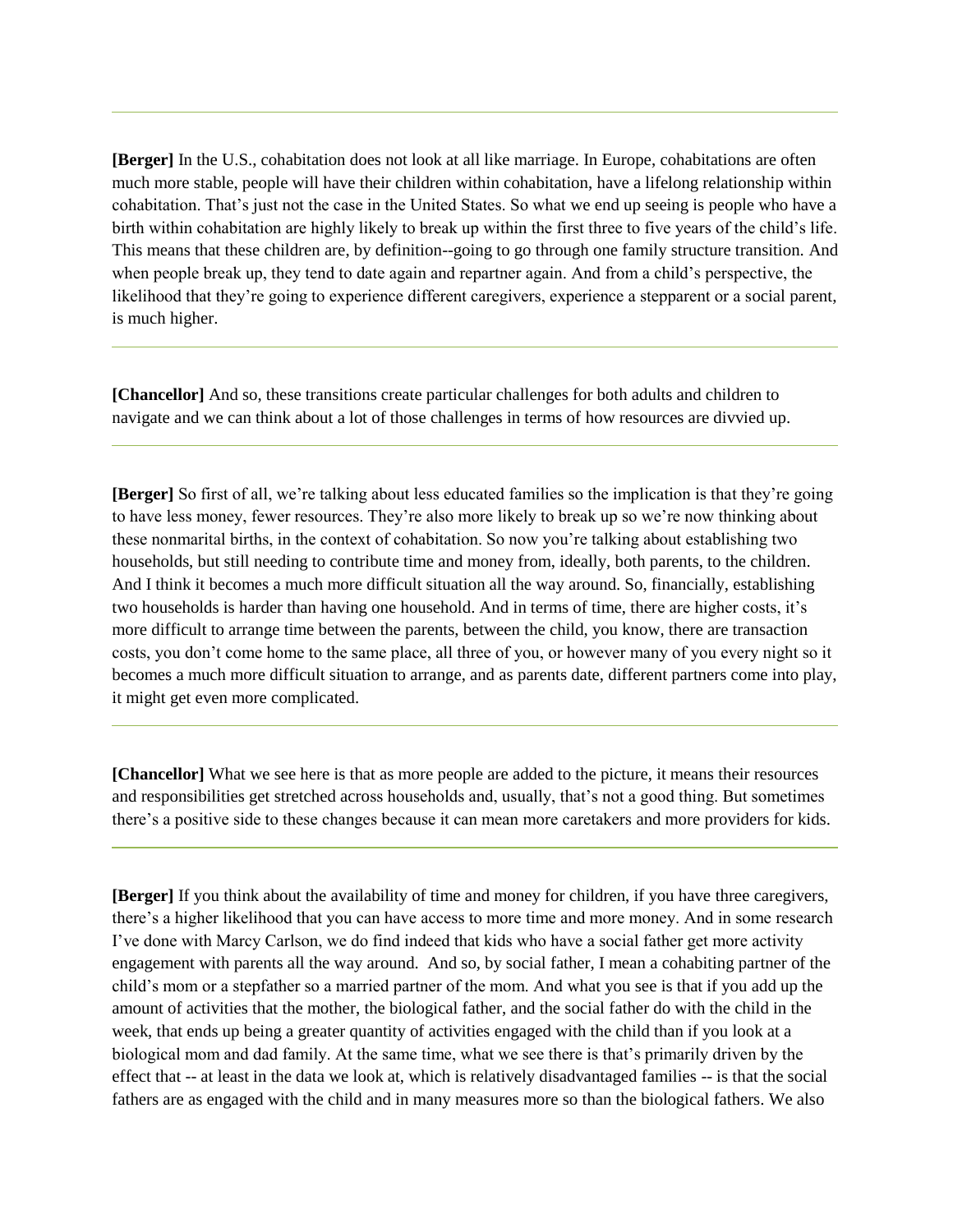see that in families where either parent repartners or has new children what we see is nonresident biological fathers spend much less time with children and make fewer financial transfers by way of child support.

**[Chancellor]** According to Berger, the decrease in time is much larger than the decrease in child support. Berger says this kind of makes sense, because although we have a strong child support enforcement system, there's not really a parallel set of tools to guarantee visitation. And Professor Berger says issues like these reflect the complicated public policy picture when it comes to addressing the needs of these families.

**[Berger]** When many of these policies were first crafted, what we had in mind was two parents and a child. Or two parents and more than one child, but they were all full siblings. And families have gotten more complicated, so multipartner fertility is much more common. And so it becomes a lot more difficult to think about how to divide resources across households when not only are there different parents involved but children are spending more time in multiple households now. So, kids spend more time with nonresident fathers than they used to so we've seen large increases in joint custody following divorce or breakup and so policies to some extent haven't kept up. And it's worth saying that it's not easy. So in some sense we can think about child support. If you have two biological parents and a child or more than one child, you take into account both of their incomes and you take into account how much time the child is spending with each parent perhaps and you try to come up with something that's fair to everybody.

**[Chancellor]** This becomes much more difficult in other situations. And what looked like a fair policy on paper now creates a lot of new challenges.

**[Berger]** So if a mom has two children by different fathers, should each of those children get a very different child support amount? Should the mom's total amount --let's say both men have the exact same income--should the mom's total amount be much more than it would be if she had both of those children with the same father? From the father's perspective, should he be paying -- if he has two children with one mother different mothers versus two children with different mothers, should he be paying much different amounts? So for the most part now, he would pay much more if he had children with two different moms than with the first mom. But if he doesn't, does the second child get penalized for being the second child. So does the second child get less? Which is for the most part what we tend to do, or do we say to the first child, do we reduce your child support now to make it more even with this new child even though your father deciding to have a new child had nothing to do with you.

**[Chancellor]** As complicated as this child support picture is, Professor Berger says it's perhaps an easier hurdle to overcome than changing the policies around tax credits, for example. In lower-income families,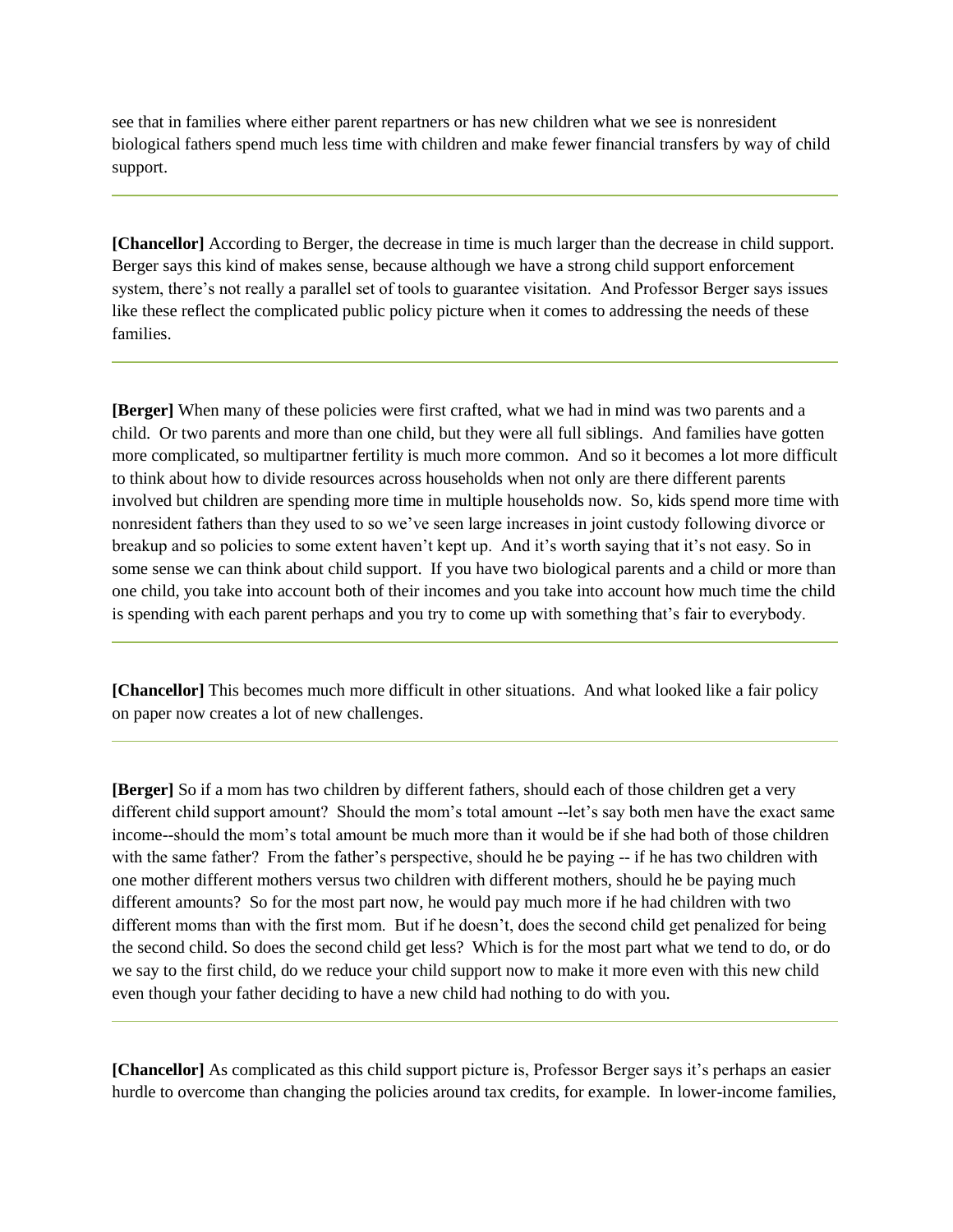most kids spend a majority of their time with their biological mothers, and only one parent can claim a child on taxes. This has big implications for the resource picture available to these families, because it's usually the mom that gets the majority of the tax benefit associated with having a child.

**[Berger]** She's getting an Earned Income Tax Credit, she may be claiming part of a refundable child dependent tax credit from the child and from the dad's perspective, he's really not able to claim the child for any of these things. And at the same time we expect dads to transfer child support and what he may see is 'I'm contributing money, I'm contributing my child support' and child support is essentially tax neutral so in other words, it's not acknowledged by the tax system. And so what he may see is 'I'm paying child support for my child, but I can't claim him on my taxes if the mom is. So, from, a public policy perspective, one thing that we could try to do is take into account how much time children spend in each household and let more than one parent claim these benefits, either in a prorated sense, or there has also been some talk of not counting children for fathers but letting them claim the EITC if they pay child support and things like that.

**[Chancellor]** Besides public benefits, Berger says that when we think about families with multipartner fertility or complexity it's important to consider some of the compounded difficulties they face in negotiating roles within and across households.

**[Berger]** So in the case where there's a married or cohabiting stable mom, dad, and kid, it's much easier to sort of agree on what your role is within the family. It's much easier to come to an equilibrium for lack of a better word, where everyone sort of has the same sense of contributions. And I should say that it's hard enough even within that kind of family. But now let's think about a case where a father has two partners and two children and he lives with one and not the other, well it becomes much more difficult for he and his ex to see his role as far as time, as far money, as far as contributions, as far as what it means to be a good father the same way.

**[Chancellor]** With all of these complications, there's still a lot that researchers don't know about how these factors play out in terms of child outcomes.

**[Berger]** We know that children who grow up in other-than-married biological two parent family do worse on a range of outcomes than other children. I think it's worth noting that these effect sizes are relatively small, but they do do worse. It's also important to think about what the right comparison group is, so we may want to think about single parents compared to married parents. But what about when they start out single, so they were never married to begin with. Then the choice might be to get married, or it might be to keep cohabiting, or to break up.